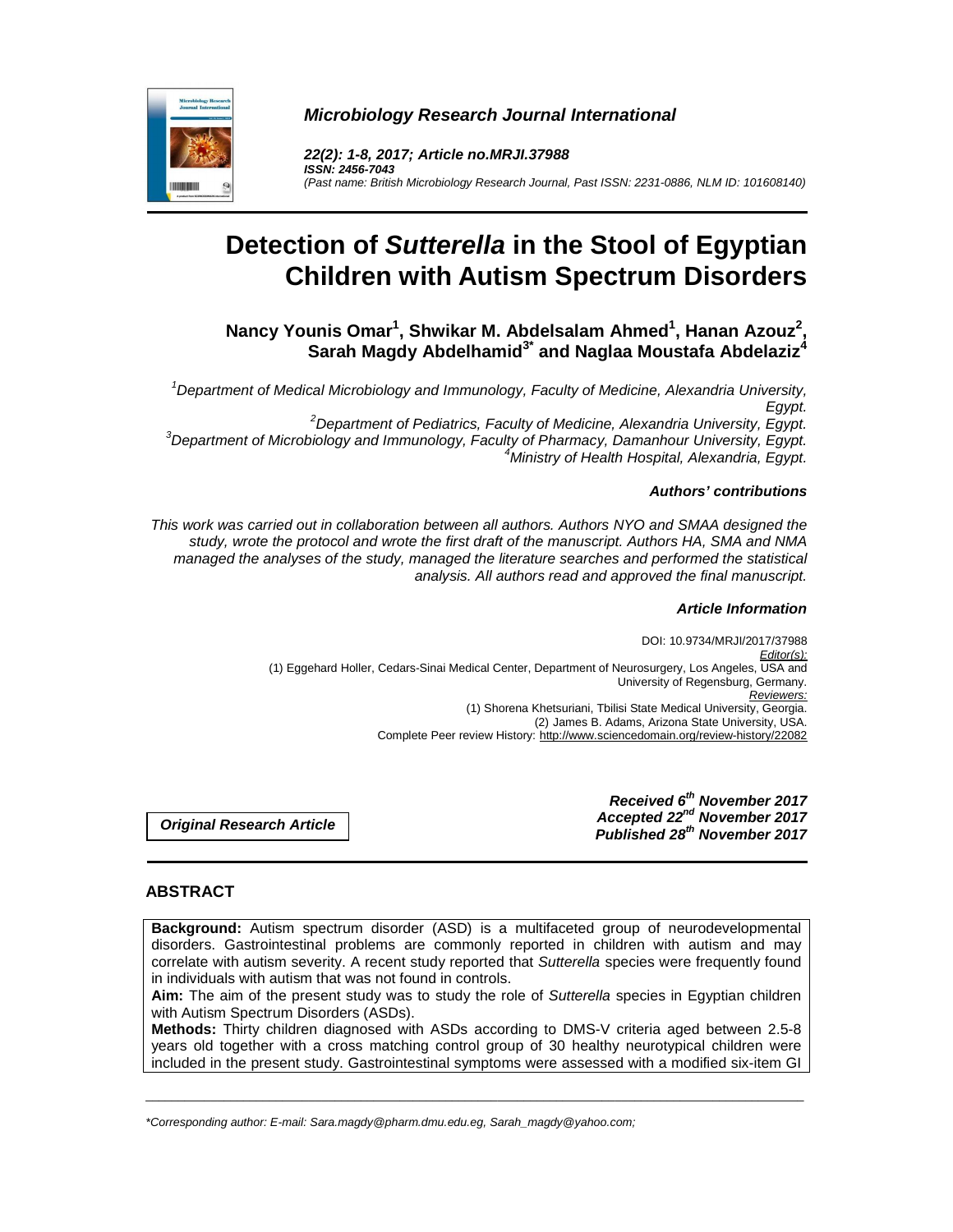Severity Index (6-GSI) questionnaire. Stool specimens were taken for detection of Sutterella by the Conventional PCR using primers that amplify a 260-bp region spanning the variable regions from V6 to V8 of the 16S rRNA gene.

**Results:** Sutterella species was detected in 24 cases out of 30 ASD patients (80%), and in 11 (36.7%) out of the control cases. There was no significant correlation between the presence of Sutterella and the severity of ASD or GSI.

**Conclusion:** These results indicate that Sutterella species may have a role in ASD.

Keywords: Autism; Sutterella; PCR; 16S rRNA; ASD; stool.

#### **1. INTRODUCTION**

Autism spectrum disorder (ASD) is a multifaceted group of neurodevelopmental disorders. After the publication in May 2013 of the Diagnostic and Statistical Manual of Mental Disorders, Fifth Edition (DSM-V), autism disorders were merged into one umbrella for diagnosis of ASD [1]. Previously, they were recognized as distinct subtypes, including the severe form of autistic disorder, childhood disintegrative disorder, pervasive developmental disorder-not otherwise specified (PDD-NOS) and the milder form of Asperger syndrome. Delay in language and age of onset are not emphasized in DSM-V diagnostic criteria [1].

Since autism was first explained in the 1940s, it has been looked upon as a rare disorder, occurring at a rate of 4-5 every 10,000 children [2]. Since then, however, incidences have been on the rise. Now autism is generally accepted to be a grand challenge to global mental health. [3,4]. The prevalence of ASD among children with developmental disorders reached 33.6% and 11.5% in Egypt and Tunisia respectively [5].

The gastrointestinal microbiota (GM) is known to play an essential role in physiological homeostasis in the intestine and periphery, including brain development and behavior [6,7]. For the last several years several clinical studies have shown altered gut microbiota composition in patients with neurodevelopmental disorders [8].

During the recent years, a substantial amount of new data has underlined the importance of the gut as a triggering place for autism [9]. In children with ASD, the presence of gastrointestinal (GI) dysfunction is often associated with increased irritability, tantrums, aggressive behaviour, and sleep disturbances. Moreover, modulating gut bacteria with shortterm antibiotic treatment can lead to temporary improvement in behavioral symptoms in some individuals with ASD [10,11].

Members of the genus Sutterella were first described in 1996 by Wexler et al. [12]. They are anaerobic or microaerophilic, short rods gramnegative, non-spore-forming bacteria from the family of Sutterellaceae which belongs to the class of Betaproteobacteria of the order Burkholderiale and were isolated from human faeces [13].

There is evidence that Sutterella occurs in human faeces as a common member of the human indigenous microflora [14]. Studies have, however, linked Sutterella to the pathogenesis of GI disturbances in children with autism [15], though the studies are not sufficient to ensure that there is a definite relationship.

The aim of the present study was to detect the association between Sutterella species in stool and Autism Spectrum Disorders (ASDs).

#### **2. MATERIALS AND METHODS**

#### **2.1 Subjects**

Thirty autistic children with and without gastrointestinal symptoms, who presented to the autism clinic of Alexandria University Children's Hospital were enrolled in our study. These children were diagnosed with ASDs according to DMS-V criteria [1] and CARS (Childhood Autism Rating Scale) was used to assess severity of autism [16].

A cross matching control group of 30 healthy neurotypical children of similar age and sex was also included.

After receiving informed consent from the parent, a clinical history for each case and stool sample were obtained.

In addition gastrointestinal symptoms were assessed in cases with a modified six-item GI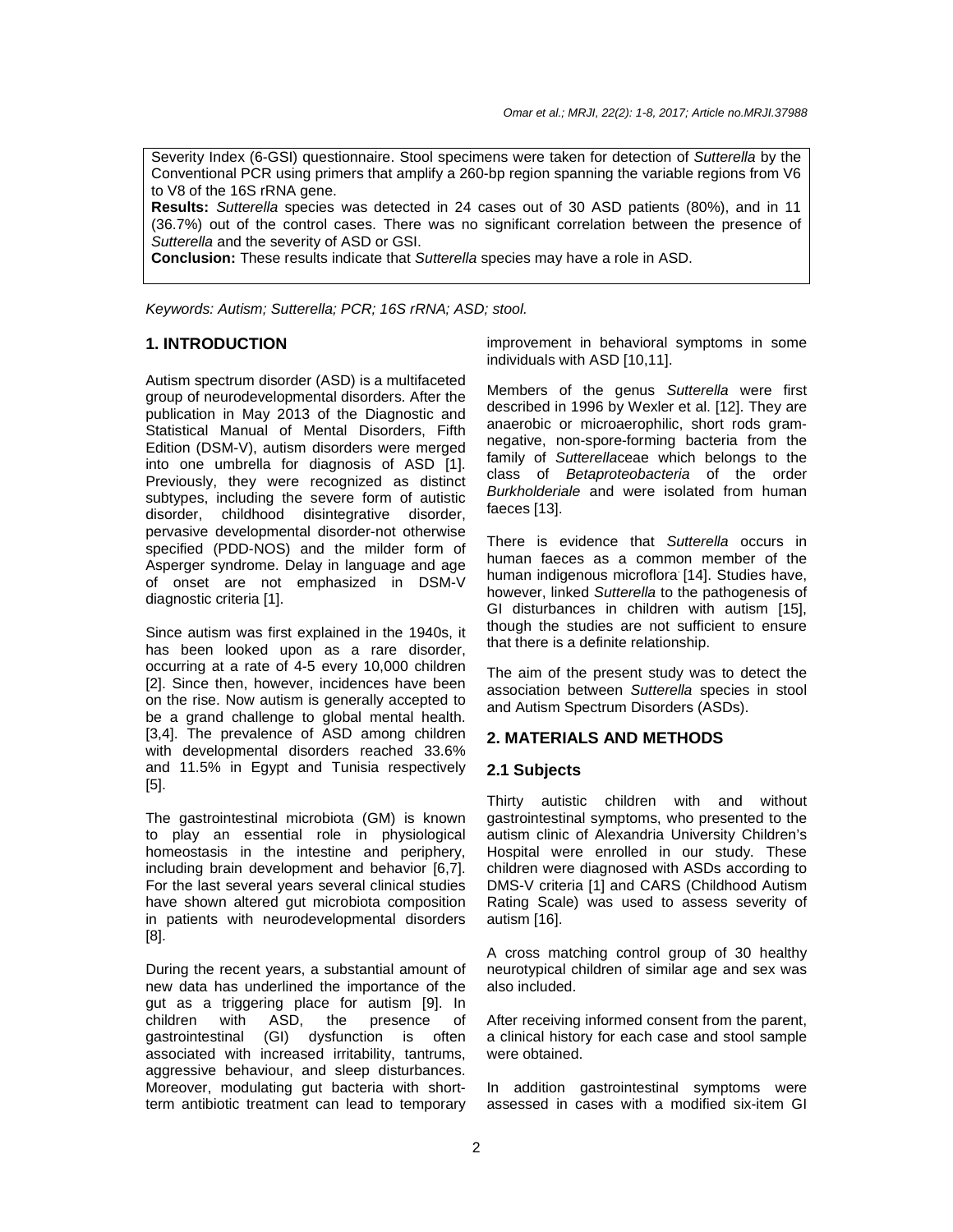Severity Index (6-GSI) questionnaire. Specifically, it included only six items (constipation, diarrhea, stool consistency, stool smell, flatulence, and abdominal pain). The absence of a symptom was 0, its presence ranged from 1 to 2 depending on the severity of the symptom, thus the score includes the number of symptoms and their severity [17].

## **2.2 Specimen Collection, Preservation and Transport**

Stool specimens were collected by parents, kept in the freezer upon defecation at home, and within the same day delivered to our laboratory frozen, where aliquots of each specimen were frozen at −80°C until DNA extraction in the same week.

# **2.3 Polymerase Chain Reaction Assay**

DNA was extracted from 150 mg stool samples using ISOLATE Fecal DNA Kit (Bioline, UK) according to the manufacturers' instructions. In brief, fecal samples were added directly to a bashing beads lysis tube and they were rapidly lysed by bead beating in a vortex, without the use of organic denaturants or proteinases. The DNA was then bound, isolated and purified using spin columns. The resulting DNA extracts were stored at -70°C until PCR assessment.

Conventional PCR for detection of Sutterella was carried out using primers SuttFor (5'- CGCGAAAAACCTTACCTAGCC-3') and SuttRev (5'-GACGTGTGAGGCCCTAGCC-3'), that amplify a 260-bp region spanning the variable regions from V6 to V8 of the 16S rRNA gene [15].

Reaction was performed in a final volume of 25 µl of PCR mixture containing 0.8 µM of each primer (Metabion International AG. Germany), 2X MyTaq™ Red PCR Mix (Bioline, UK), and 3 µl of template DNA. DNA amplification was carried out with a thermal cycler (Genius Techne, England) as follow: Denaturation at 95°C for 15 minutes in the first cycle, followed by annealing for 1 minute at 60°C, extension for 1 minutes at 72°C. and denaturation for 1 minute at  $94<sup>°</sup>C$  for a total of 30 PCR cycles. The extension for the last cycle was increased to 5 minutes to ensure complete extension of the amplified fragment. The amplified product was detected by electrophoresis on a 1.5% agarose gel stained with ethidium bromide [15].

# **2.4 Statistical Analysis of the Data**

The statistical significance of observed differences was evaluated using independent t test for normally distributed continuous variables and the Mann-Whitney U test for non-normally distributed continuous variables and the χ2 or Fisher's exact test for categorical variables, where appropriate.  $P < 0.05$  was considered statistically significant. Data were analyzed with IBM SPSS version 23.0.

# **3. RESULTS AND DISCUSSION**

# **3.1 Results**

Out of the 30 patients, 23 were males and 7 were females with male to female ratio of 3.3:1. The mean age was  $4.4 \pm 1.5$  and their age ranged from 2.5-8 years. Out of the 30 control cases examined there were 21 males and 9 females, with male to female ratio of 2.3:1. The mean age  $\pm$  SD was 4.3  $\pm$  1.9, and their age ranged from 2-8 years. According to Childhood Autism Rating Scale (CARS), all the ASD cases were mild to moderate with mean CARS 29.8±3.55. Fifteen out of 30 (50%) of ASD patients were mild while the other 15 were moderate ASD. For the male patients 11 out of 23 (47.8%) and 12 out of 23 (52.2%) were mild and moderate ASD respectively. For the female patients 4 out of 7 (57.1%) and 3 out of 7 (42.9%) were mild and moderate ASD respectively, (statistically nonsignificant, P value 0.204).

In this study, GI disturbances were scored using a modified version of standardized GI-Severity Index (GSI), which takes into account constipation, diarrhea, stool consistency, stool smell, flatulence, and abdominal pain. The mean of GSI was 3.5±1.8. Out of the 30 ASD cases, 27 (90%) have at least one GI symptom at the time of examination. Only 3 cases (10%) did not have any symptom. As regards bowel movement, out of the 30 ASD cases at the time of 15 (50%), 4 (13.3%) and 11 (36.7%) had constipation, diarrhea, and no constipation/diarrhea respectively. For other symptom, 22 (73.3%), 14 (46.7%), 7 (23.3%) and 2 (6.7%) had abnormal stool smell, flatulence, abdominal pain, and unformed stool respectively. There was negative correlation between the GSI and CARS of the ASD cases (-0.0286) and a significant relation at P value <0.001. None of the control cases had GI disturbances (Table 1).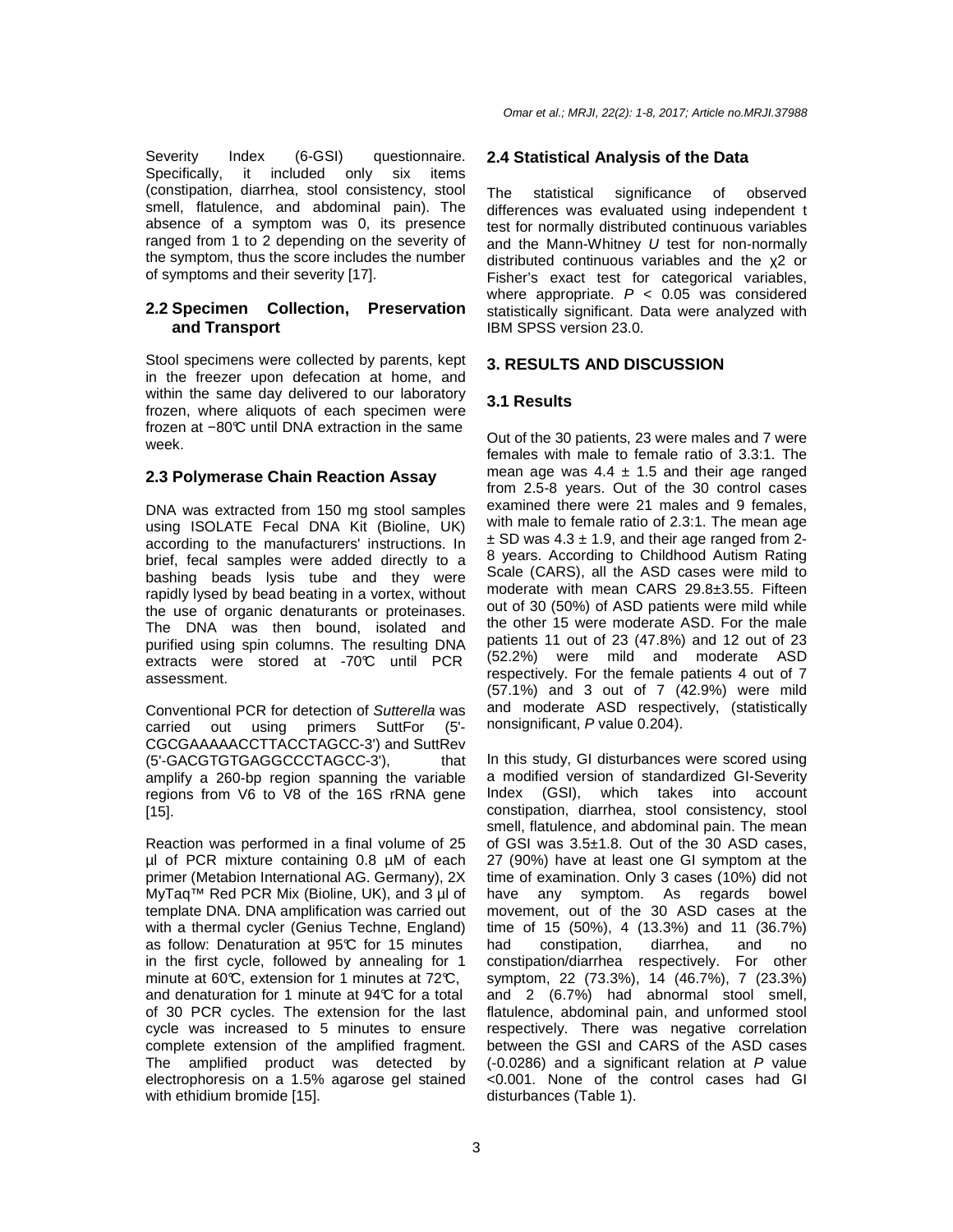By comparing the GSI and the CARS of ASD cases, the mean GSI for mild was 3.53±1.7, while that for the moderate was 3.47±2.1 (statistically non significant, P value 1.96).

#### **Table 1. Characteristics of ASD patients**

| <b>Characteristics</b>   | No (%)        |
|--------------------------|---------------|
| Mean age ± SD            | $4.5 \pm 1.6$ |
| Age range                | $2.5 - 8$     |
| Male: Female ratio       | 3.3:1         |
| <b>CARS</b>              | $29.8 + 3.55$ |
| $GSI + SD$               | $3.5 \pm 1.8$ |
| <b>GI Symptoms</b>       | 27 (90%)      |
| Abnormal stool smell     | 17 (70.8%)    |
| Constipation             | 13 (54.2%)    |
| Flatulence               | 13 (54.2%)    |
| No constipation/diarrhea | 7 (29.2%)     |
| Abdominal pain           | 5(20.8%)      |
| Diarrhea                 | 4 (16.7%)     |
| Unformed stool           | 2(8.3%)       |

Sutterella was detected in 24 out of 30 ASD cases (80%), and in the 11 out of 30 (36.7%) in control cases and this is statistically significant with  $P=0.001$  (Table 2).

As shown in Table 3, Sutterella was detected in 24 ASD cases with mean age  $\pm$  SD 4.5 $\pm$ 1.6, while the remaining 6 cases (20%) with mean age  $\pm$  SD 4.1  $\pm$  0.5 were negative (statistically nonsignificant  $t = 0.2$ , P value 0.854) (Fig. 1). Among the male patients, 19 out of 23 cases (82.6%) were positive for Sutterella. For the female patients, 5 out of 7 cases (71.4%) were positive. The difference between the percentage of male and female positive cases is statistically nonsignificant (P value 0.517). The CARS of the positive cases was 29.8±3.55 while that of the negative cases was 31.66±3.33 (statistically non significant, P value 0.489).

The GSI of the positive cases was 3.7±1.8 while that of the negative cases is 2.8±2.0 (statistically non significant, P value 0.313).

As shown in Table 3, out of the 24 Sutterella positive ASD cases 13 (54.2%), 4 (16.7%) and 7 (29.2%) had constipation, diarrhea, and no constipation/diarrhea respectively. For other symptoms, 17 (70.8%), 13 (54.2%), 5 (20.8%) and 2 (8.3%) had abnormal stool smell, flatulence, abdominal pain, and unformed stool respectively. For the 6 Sutterella negative ASD cases 2 (33.3%), 0 (0%) and 4 (66.7%) had constipation, diarrhea, and no constipation/ diarrhea respectively. For other symptoms, 5 (83.3%), 1 (16.7%), 2 (33.3%) and 0 (0%) had abnormal stool smell, flatulence, abdominal pain, and unformed stool respectively, (statistically nonsignificant).

|                          | <b>ASD</b>      | <b>Control</b> | P value |
|--------------------------|-----------------|----------------|---------|
| <b>Total cases</b>       | 24 (80%)        | 11 (36.7%)     | 0.001   |
| Age                      |                 |                |         |
| Mean age $\pm$ SD        | $4.5 \pm 1.6$   | $4.3 \pm 2.2$  | 0.900   |
| Age range                | $2.5 - 8$       | $2 - 8$        |         |
| Gender                   |                 |                |         |
| Male                     | 19 (79.2%)      | 8 (72.7%)      | 0.673   |
| Female                   | 5(20.8%)        | 3(27.3%)       |         |
| <b>CARS</b>              |                 |                |         |
| Mean $\pm$ SD            | $29.8 \pm 3.55$ |                |         |
| <b>GI Symptoms</b>       |                 |                |         |
| GSI Mean $\pm$ SD        | $3.5 \pm 1.8$   | 0              | 0.116   |
| <b>GSI Range</b>         | $0 - 6$         | 0              |         |
| Constipation             | 13 (54.2%)      | 0              | 0.002   |
| Diarrhea                 | 4 (16.7%)       | 0              | 0.150   |
| No constipation/diarrhea | 7 (29.2%)       | 11 (100%)      | 0.00009 |
| Abnormal stool smell     | 17 (70.8%)      | 0              | 0.00009 |
| <b>Flatulence</b>        | 13 (54.2%)      | 0              | 0.002   |
| Abdominal pain           | 5(20.8%)        | 0              | 0.102   |
| Unformed stool           | 2 (8.3%)        | 0              | 0.324   |

#### **Table 2. Comparison between Sutterella positive ASD and control cases**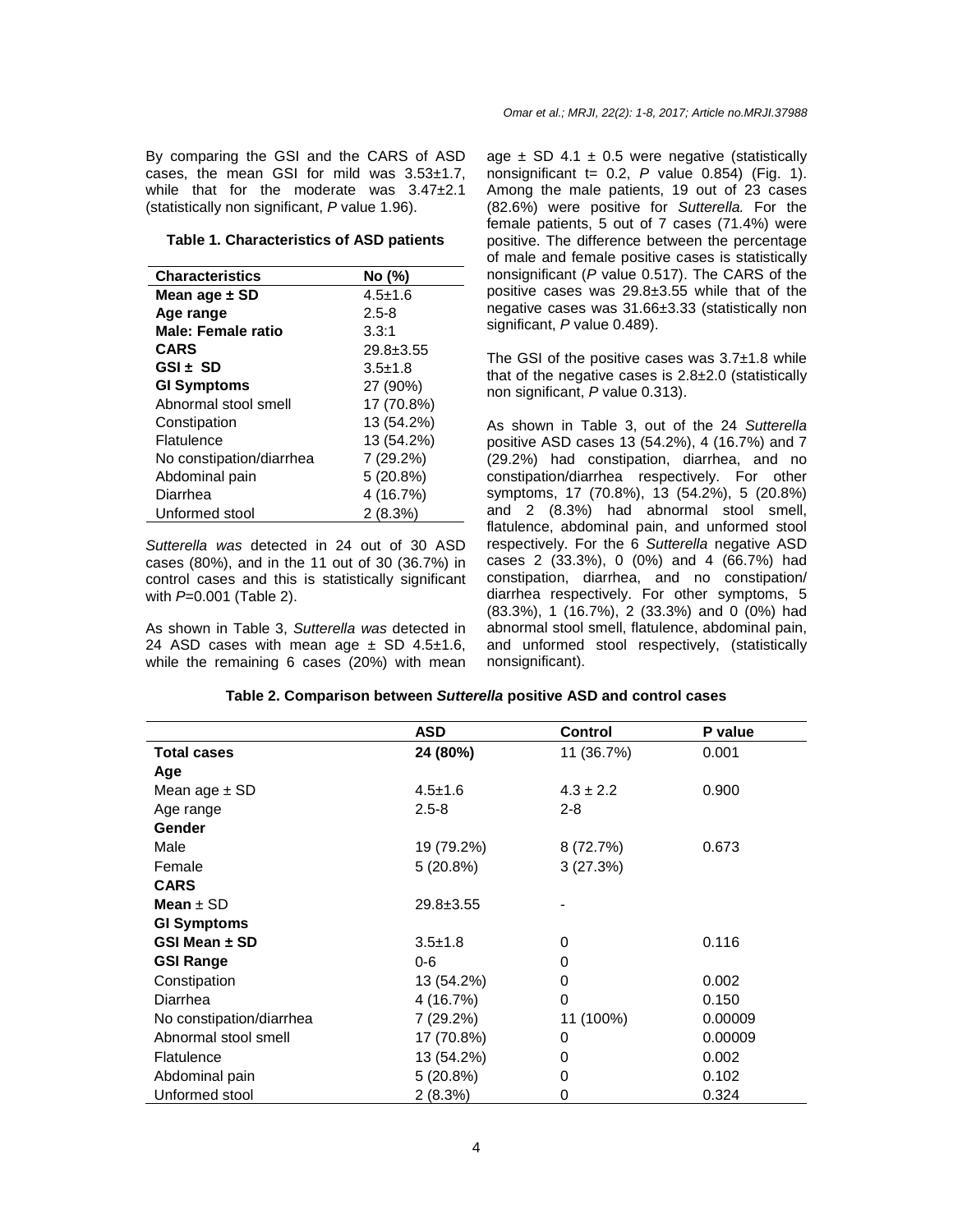|                          | Sutterella Positive | <b>Sutterella Negative</b> | P value |
|--------------------------|---------------------|----------------------------|---------|
| <b>Total cases</b>       | 24 (80%)            | 6(20%)                     |         |
| Age                      |                     |                            |         |
| Mean age $\pm$ SD        | $4.5 \pm 1.6$       | $4.1 \pm 0.5$              | 0.556   |
| Age range                | $2.5 - 8$           | $3.5 - 5$                  |         |
| Gender                   |                     |                            |         |
| Male                     | 19 (79.2%)          | 4 (66.7%)                  | 0.517   |
| Female                   | 5(20.8%)            | 2(33.3%)                   |         |
| <b>CARS</b>              |                     |                            |         |
| Mean $\pm$ SD            | $29.8 \pm 3.55$     | 31.66±3.33                 | 0.489   |
| <b>GI Symptoms</b>       |                     |                            |         |
| GSI Mean ± SD            | $3.5 \pm 1.8$       | $2.2 + 2.2$                | 0.116   |
| <b>GSI Range</b>         | $0 - 6$             | $0 - 6$                    | 0.361   |
| Constipation             | 13 (54.2%)          | 2(33.3%)                   | 0.324   |
| Diarrhea                 | 4 (16.7%)           | $0(0\%)$                   | 0.088   |
| No constipation/diarrhea | 7 (29.2%)           | 4 (66.7%)                  | 0.536   |
| Abnormal stool smell     | 17 (70.8%)          | 5(83.3%)                   | 0.361   |
| Flatulence               | 13 (54.2%)          | 1(16.7%)                   | 0.099   |
| Abdominal pain           | 5(20.8%)            | 2(33.3%)                   | 0.517   |
| Unformed stool           | 2(8.3%)             | $0(0\%)$                   | 0.464   |

| Table 3. Characteristics of Sutterella positive and negative ASD patients |
|---------------------------------------------------------------------------|
|---------------------------------------------------------------------------|



#### **Fig. 1. Agarose gel electrophoresis for detection of Sutterella PCR product (v6-v8), lane M: 100 bp ladder, lanes 1-11: Positive cases showing PCR product (260 bp)**

As shown in Table 2, Sutterella was detected in 11 cases of the control group. The mean age  $\pm$ SD of the positive cases was  $4.3 \pm 2.2$ , while that of the negative cases was  $4.3 \pm 1.7$  (statistically nonsignificant  $t = 0.11$ , P value 0.897). Among the male patients there were 8 out of 21 cases were positive for Sutterella (38.1%). For the female patients, 3 out of 9 cases were positive (33.3%). The difference between the percentage of male and female cases is statistically nonsignificant (P value 0.046).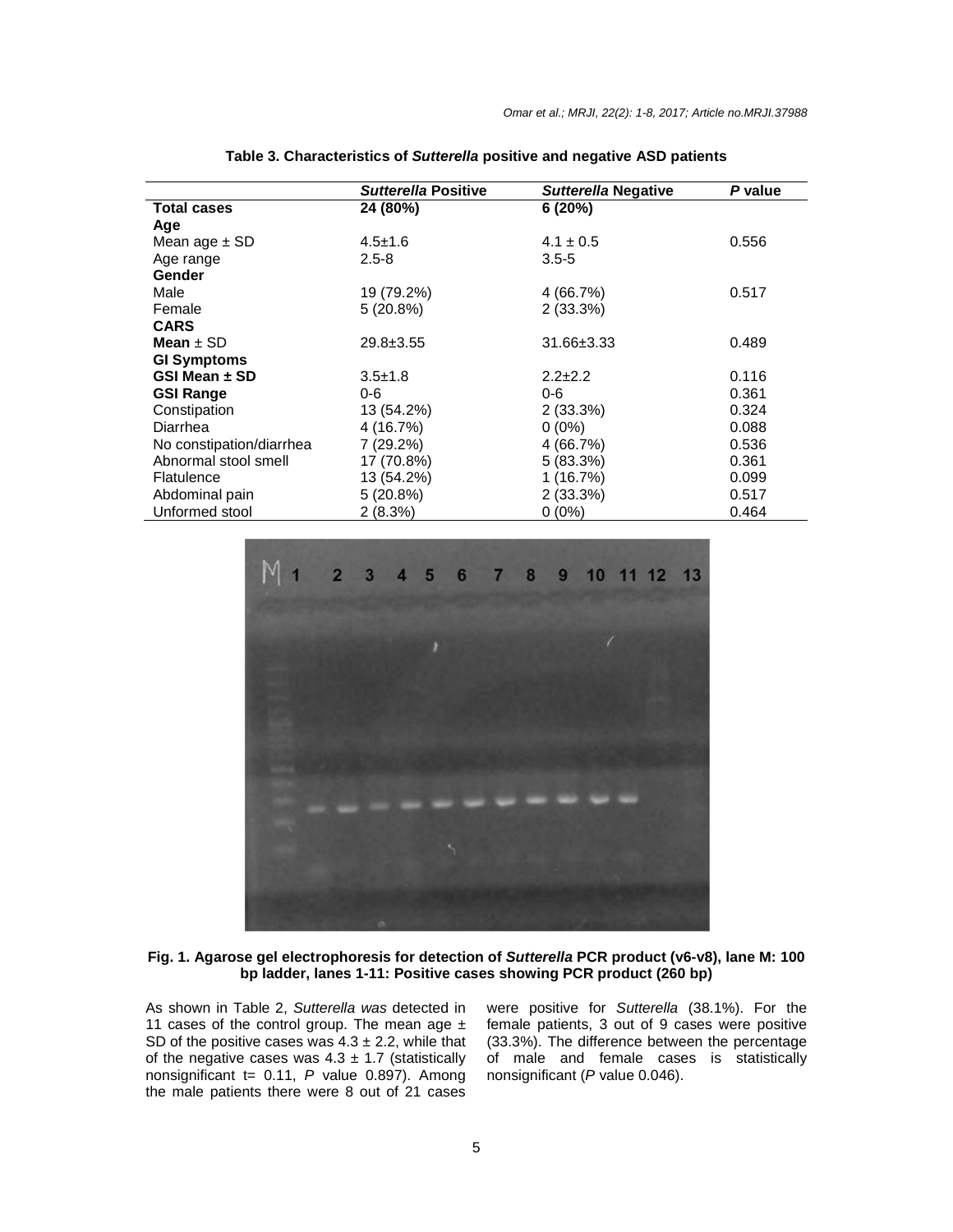Table 2 shows the comparison between the Sutterella positive ASD and neurotypical control cases as regards age, gender and GI symptoms (statistically nonsignificant, P value 0.771, 0.842, and 0.313 respectively).

#### **3.2 Discussion**

Autism spectrum disorders are a diverse group of disorders caused by a complex interplay between genetic and environmental components. [18,19], There is some preliminary evidence suggesting that exposure to viral or bacterial pathogens may play a role in triggering the disorder in a small subgroup of individuals with autism [20,21].

Of the many medical co-morbidities associated with ASD, gastrointestinal (GI) distress has gained significant attention because of its reported prevalence and association with symptom severity [22,23]. The propensity for associated GI issues in many ASD children has led some researchers to hypothesize a gut microbial involvement in disease [24,25].

Whether microbiota changes can contribute to the development or progression of autism symptoms is unknown. Attempts have been made to define and isolate the possible, specific intestinal bacterial species that may play some role in this disorder. Recently, the focus has been on the presence of the genus Sutterella. [15,25].

The present study was conducted on 30 ASD and 30 neurotypical control children. The ASD patients were 23 males and 7 females with a ratio 3.3:1, their age range 2.5-8 years and mean age  $4.4 \pm 1.5$ . GI disturbances have been apparent in 90% of our patients, in the form of abnormal stool smell (73.3%), constipation (50%), flatulence (46.7%), abdominal pain (23.3%), diarrhea (13.3%), and unformed stool (6.7%).

By using CARS for the assessment of the severity of autism, all of ASD patients were mild to moderate. There was no significant difference between male and female patients as regards the severity of autism. Also there was no significant difference between the GSI and the CARS of ASD cases, the GSI for the mild was 5.3, while for the moderate was 5.2.

By PCR Sutterella DNA has been detected in 80% of ASD cases, and 36.7% of control cases. There was no significant correlation between the presence of Sutterella and the severity of ASD or GSI.

Regarding the sex distribution, the present study agrees with studies reporting that autism is more common in boys than girls while it disagrees as regards autism is more severe in girls than boys, but this may be explained by the small sample size of the females to allow for comparisons in our study [4,26].

As regards the GI disturbances in the present study our results agree with many studies reporting GI disturbances as a common comorbidity in ASD patients as the case with 90% of our ASD patients. However, it disagrees with the positive correlation of GSI with ASD symptom severity [27–30]. Comparison between studies is quite difficult due to the fact that different methodologies for assessment of ASD severity and GI symptoms severity. Moreover, our study may not be comparable due to the small sample size and limited diversity of cases, all are mild to moderate.

As regards Sutterella, our results demonstrated that Sutterella is detected much more in the feces of children with ASD relative to the controls. This confirms the findings of Williams et al [15], who were the first to develop Sutterellaspecific PCR assays for detecting Sutterella species in biological and environmental samples, used in our study. They demonstrated increased levels of Sutterella in intestinal biopsy samples from 12 of 23 (52%) ASD children with GI disturbance and its absence in the 9 control children with GI symptoms only, further emphasizing that such species might play an important role in the microbiota gut-brain axis [15].

However, a study done by Kang et al. [31], have found no increase in Sutterella in their ASD cases compared to the controls. The association of Sutterella with ASD was reported in other studies that found differences in Sutterella detected from mucosal-biopsies as compared to those fecal samples, which may explain the different prevalences of Sutterella between various studies [15].

In contrast Wang et al. [25] observed higher levels of Sutterella and Ruminococcus spp. in stool samples of individuals with ASD compared to controls. Their results thus indicate that fecal samples used in molecular techniques are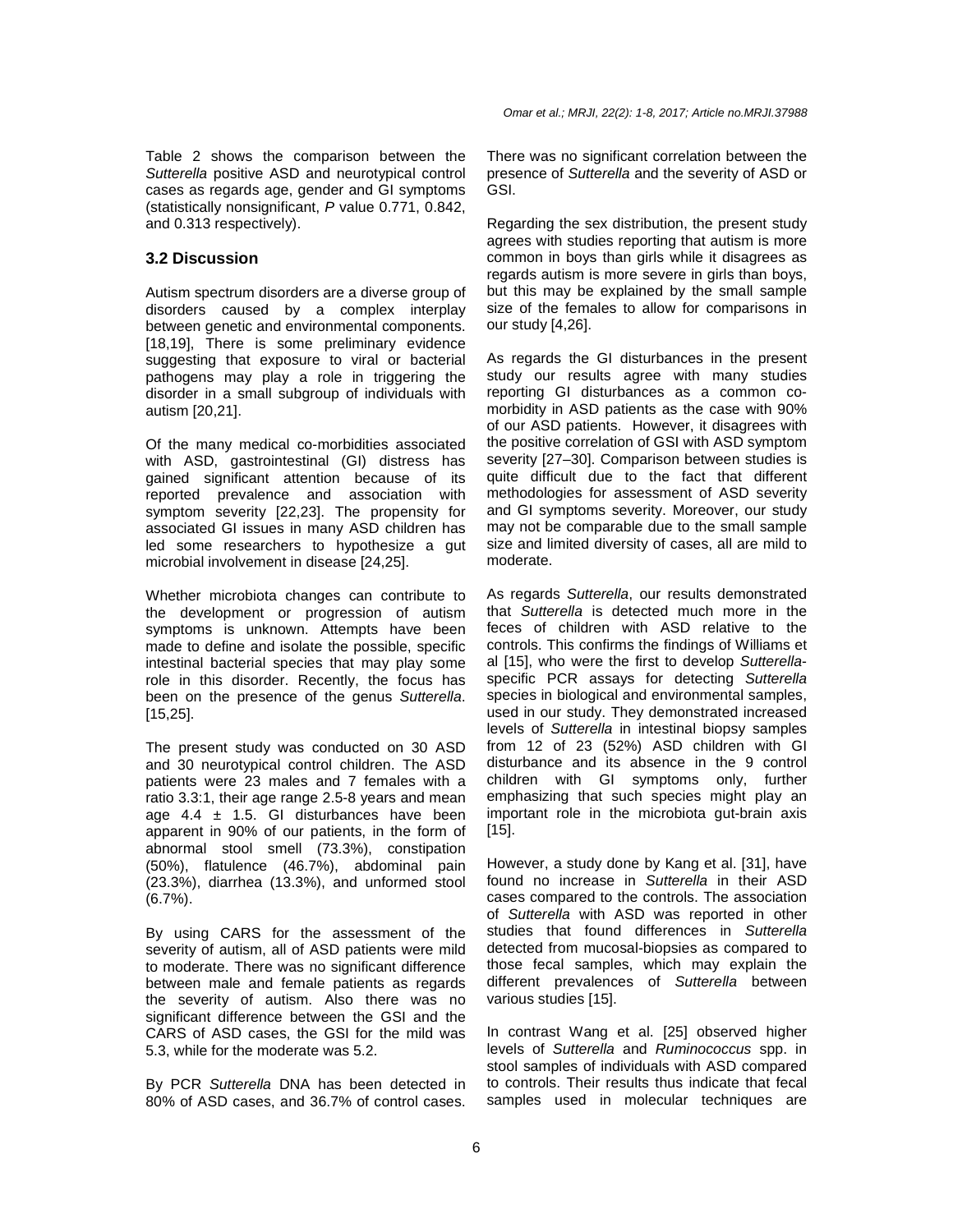sufficient for the detection and quantification of Sutterella in the human gut, including children with ASD.

# **4. CONCLUSION**

The role that Sutterellae play in ASD is not yet apparent but they may relate to bigger scale shifts in the microbial populations as a consequence of the condition. The outcome of this study offer strong grounds to carry out further investigations to ascertain its possible role - if ever – in the pathogenesis of ASD patients.

#### **DISCLAIMER**

Some part of this manuscript was previously presented and published in the following conference. Conference name: American Society for Microbiology 115th General Meeting.

Dates: May 30–June 2, 2015.

Location: New Orleans, Louisiana.

# **COMPETING INTERESTS**

Authors have declared that no competing interests exist.

# **REFERENCES**

- 1. American Psychiatric Association. Diagnostic and statistical manual of mental disorders. 4th Ed. Washington DC; 2013.
- 2. Kanner L. Autistic disturbances of affective contact. In: Acta Paedopsychiatrica. 1943;217–50.
- 3. Chakrabarti S, Fombonne E. Pervasive developmental disorders in preschool children: Confirmation of high prevalence. Am J Psychiatry. 2005;162(6):1133–41.
- 4. CDC Report MW. Prevalence of autism spectrum disorder among children aged 8 years - autism and developmental disabilities monitoring network, 11 sites, United States, 2010. MMWR Surveill Summ. 2014;63(2):1–21.
- 5. Hussein H, Taha GRA. Autism spectrum disorders: A review of the literature from Arab countries. Middle East Curr Psychiatry. 2013;20(3):106–16.
- 6. O'Hara AM, Shanahan F. The gut flora as a forgotten organ. EMBO Rep. 2006;7(7):688–93.
- 7. Diaz Heijtz R, Wang S, Anuar F, Qian Y, Björkholm B, Samuelsson A, et al. Normal

gut microbiota modulates brain development and behavior. PNAS. 2011;108(7):3047–52.

- 8. Rhee SH, Pothoulakis C, Mayer EA. Principles and clinical implications of the brain--gut--enteric microbiota axis. Nat Rev Gastroenterol Hepatol. 2009;6(5):306–14.
- 9. Midtvedt T. The gut: A triggering place for autism--possibilities and challenges. Microb Ecol Health Dis. 2012;23.
- 10. Critchfield JW, Van Hemert S, Ash M, Mulder L, Ashwood P. The potential role of probiotics in the management of childhood autism spectrum disorders. Gastroenterol Res Pract. 2011;2011:161358.
- 11. Frye RE, Slattery J, MacFabe DF, Allen-Vercoe E, Parker W, Rodakis J, et al. Approaches to studying and manipulating the enteric microbiome to improve autism symptoms. Microb Ecol Health Dis. 2015;26.
- 12. Wexler HM. The Proteobacteria Part 3. Genus VIII. Sutterella. In: Brenner DJ, Krieg NR SJ, Editor. Bergey's Manual of Systematic Bacteriology. New York, NY: Springer-Verlag. 2005;2.
- 13. Morotomi M, Nagai F, Watanabe Y. Parasutterella secunda sp. nov. isolated from human faeces and proposal of Sutterellaceae fam. nov. in the order burkholderiales. Int J Syst Evol Microbiol. 2010;61(3):637–43.
- 14. Hong PY, Croix JA, Greenberg E, Gaskins HR, Mackie RI. Pyrosequencing-based analysis of the mucosal microbiota in healthy individuals reveals ubiquitous bacterial groups and micro-heterogeneity. PLoS One. 2011;6(9):e25042.
- 15. Williams BL, Hornig M, Parekh T, Ian Lipkin W. Application of novel PCR-based methods for detection, quantitation, and phylogenetic characterization of Sutterella species in intestinal biopsy samples from children with autism and gastrointestinal disturbances. MBio. 2012;3(1):1–11.
- 16. Ozonoff S, Williams BJ, Landa R. Parental report of the early development of children with regressive autism the delays-plusregression phenotype. Autism. 2005;9(5): 461–86.
- 17. Schneider CK, Melmed RD, Barstow LE, Enriquez FJ, Ranger-Moore J, Ostrem JA. Oral human immunoglobulin for children with autism and gastrointestinal dysfunction: A prospective, open-label study. J Autism Dev Disord. 2006;36(8): 1053–64.